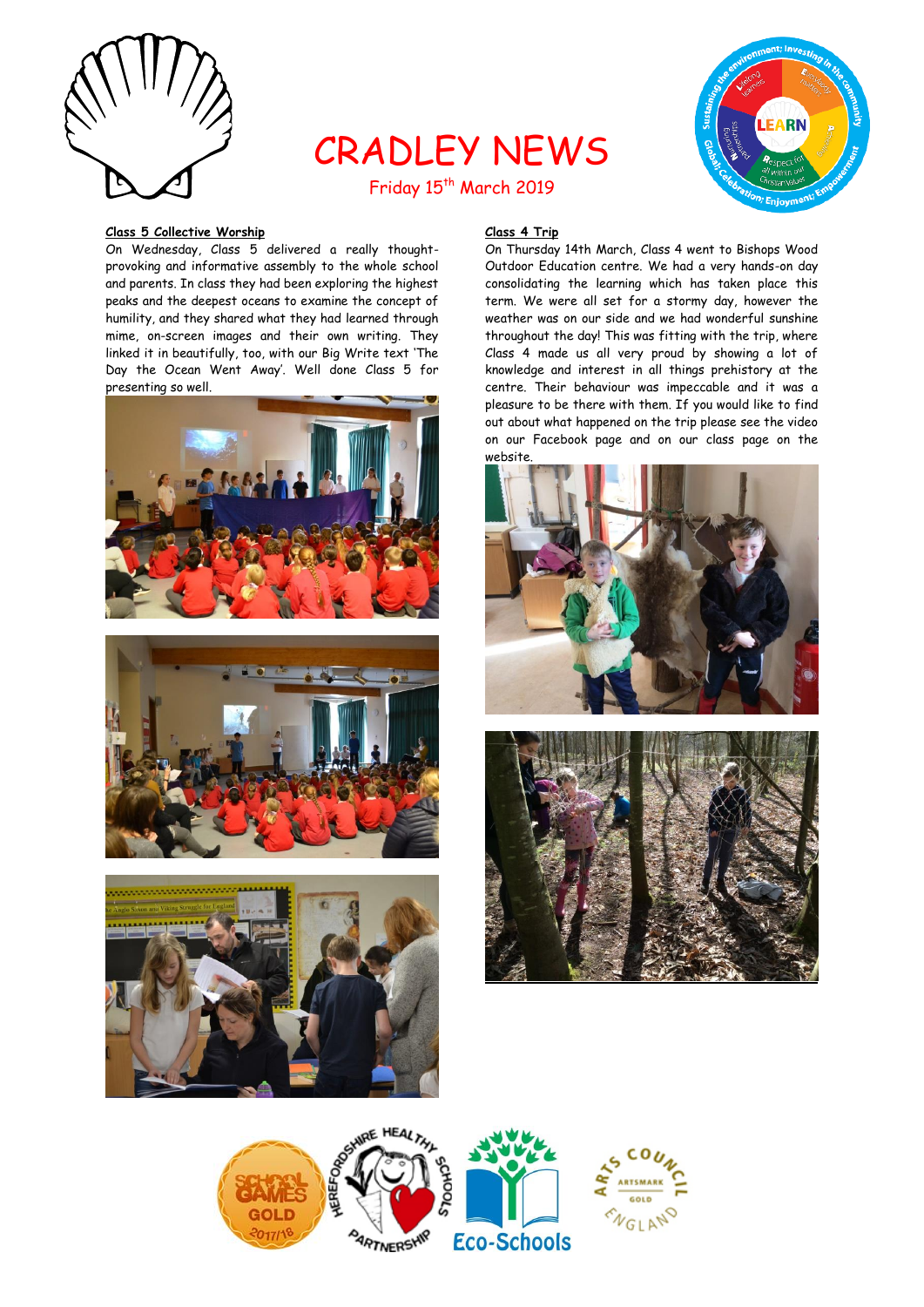

#### **Trudge**

Congratulations to the Cross Country team who did a fantastic job at the Trudge held at John Masefield on Wednesday. Everyone did their very best, with some great individual performances. The team finished in 4th place. Well done!



#### **Open the Book**

Class 3 led Open the Book on Thursday morning. They helped to tell the story of Samuel the Kingmaker. This is a story from the Old Testament in which Samuel was asked to choose a new King. God told him not to look on the outside of someone but deep within them because what is good on the inside is what matters to God. Samuel chose David the youngest and smallest son of Jesse because his heart was pure and true.



# to take part in their Mothering Sunday Service at 10.30 am on Sunday 31st March. It will be a fun, active service

for all ages. If your child would like to be involved in any way, especially reading prayers, please let Mrs Jones or Mrs Booth know as soon as possible. Mrs Copp, Chair of Governors, can then allocate readings and jobs in advance.

**Mothering Sunday Service**

#### **Social Media**

**Student Teachers**

**Football Club**

Just a reminder that parents should not put photos of Cradley schoolchildren, who are not their own children, on any form of social media. You do not have permission to do so.

Congratulations to Miss Filby, Miss Evans and Miss Knight for successfully completing their student placements with us. They have been fabulous students and we wish them all the very best for their future

There will be no Football Club on Tuesday 26<sup>th</sup> March.

St James' Church Cradley are looking for some children

careers. Welcome to a wonderful profession.

Apologies for any inconvenience this may cause.

#### **Parish Council Big Spring Clean**

The Spring Clean is planned for the Saturday 6th April between 10 am - 2pm. Anyone can turn up and help, litter pickers, bags, gloves and hi vis jackets will be available to borrow.

You can litter pick at any time between 10am and 2 pm for half an hour or longer from any one of our 3 bases at Storridge Village Hall, Cradley School or Chapel Lane Recreation Ground. This is a nationwide event promoted by the Keep Britain Tidy Group and run with support from Herefordshire County Council and the Great Herefordshire Spring Clean. For further information please go to [www.herefordshire.gov.uk](http://www.herefordshire.gov.uk/) and [www.keepbritaintidy.org.uk](http://www.keepbritaintidy.org.uk/)

# **Water Bottles**

Please can you ensure that children come to school with a named water bottle. It is really important that they are able to hydrate during the day.

# **Nursery**

This week in Nursery we have visited Ireland and we've started off our Irish themed week with a leprechaun P.E session on Monday. Lauren helped us in P.E to collect gold around the hall whilst we danced around to some Irish music before the leprechaun tried to steal the gold from our pots. On Tuesday we had stay and play with us for the morning and Carol was playing a Maths game with us where we had to match the correct amount of golden chocolate coins to the correct pot of gold number. On Wednesday we've been busy decorating our own shamrock with Katrina using different green materials.

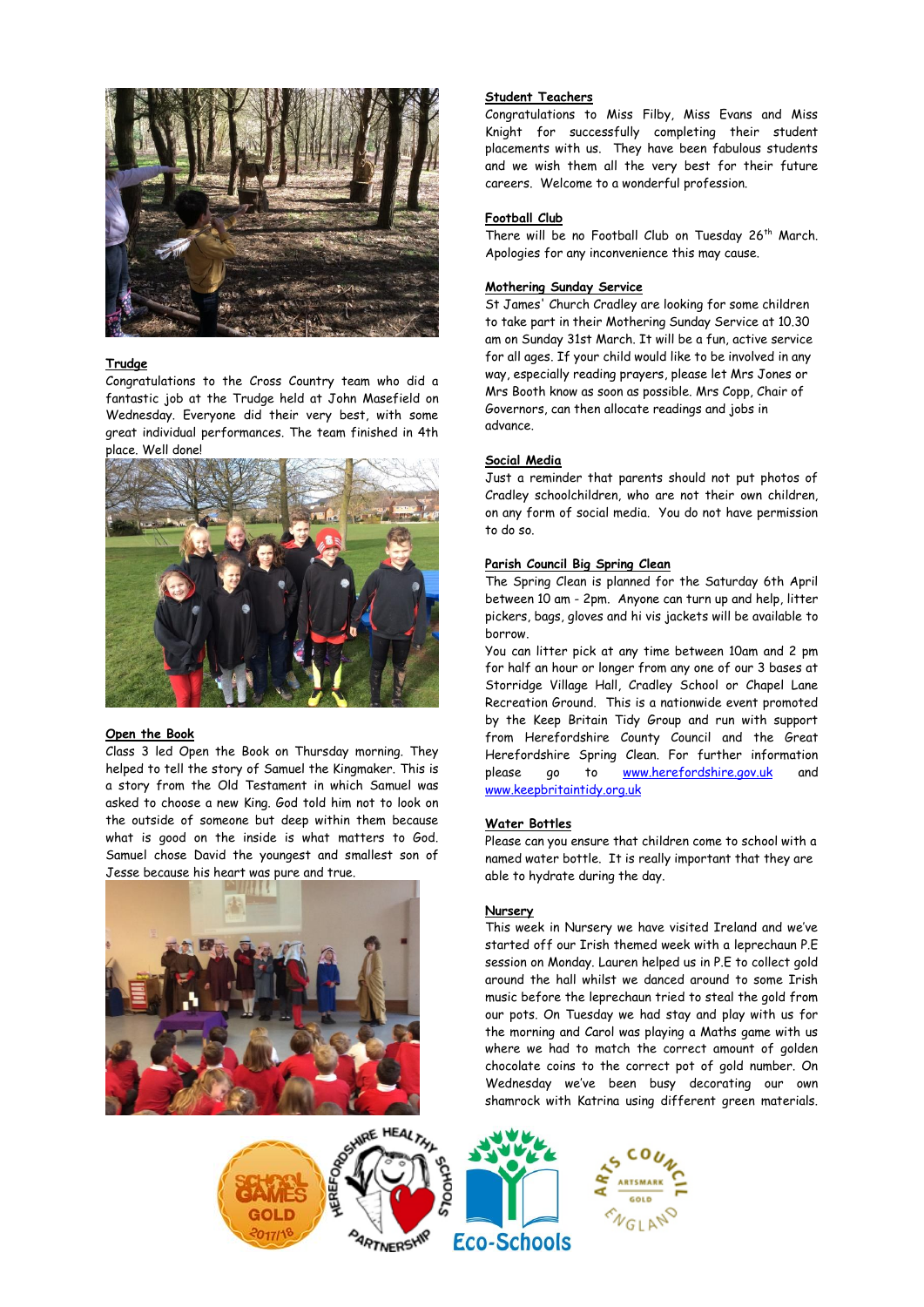We have finished off our visit to Ireland with making some Irish soda bread on Friday with Charlie.



### **Class 1**

We will be saying goodbye to Miss Filby this week as this is the last week she will be teaching with us before going back to Worcester University. Everyone in Class 1 would like to say a BIG THANK-YOU for everything she has taught us this term and we all wish her lots of luck in finding a teaching post in the near future. Our week this week has been based on Friendships and Promises and we have watched a clip of the vows made at a Christian wedding. Despite the wind and the rain we have been looking at changes to the environment in Spring and have been planting sunflower seeds and spring flowers in our outdoor classroom. On Friday we had the chance to feed back from our BIG WRITE week and enjoyed sharing our Straw-man song and our beach-clean poster. We did this in our onesies in support of Red Nose Day.



#### **Class 2**

This week in Class 2, Year 2 have been working on our story based on 'The Day the Ocean Went Away' and Year 1 have been writing poems about the wonders of the ocean. In Maths Year 2 have been solving word problems using our calculation methods and Year 1 have been weighing and measuring. We have been thinking about Bible stories in RE and have been working hard to learn our song for the performance on 29<sup>th</sup> March in Hereford. Parents are welcome to attend our performance which is

at the Courtyard Theatre. We have also been planting up our plastic bottles with ivy and enjoying dance and football in PE lessons. A big thank you to our student Miss Evans who is finishing her main teaching practice today.

#### **Class 3**

Class 3 are sad to be saying goodbye and good luck to Miss Knight, who has worked so hard these last eight weeks to complete her training, and we believe she will make a wonderful teacher! As a result of her leaving, lots of things have needed to be completed this week…our Big Write letters, our musical raps about why we should save the rainforests (performed to the class and recorded for posterity!) and our stop frame animations. The children have really enjoyed exploring shape in Maths and in PE they have worked on attacking and defending through the game of hockey (they found out that the wall always wins!).

#### **Class 4**

This week Class 4 have been writing a final version of their thought provoking instruction text, "How to Destroy the Ocean" in English. In Maths they have been looking at written subtraction, moving onto use reasoning to explain mistakes that have been made in calculations. In the afternoons, we have developed our competition skills in PE though an Ultimate Frisbee session, created illustrations in Art for our instruction text and enjoyed another session with Worcester Warriors.

#### **Class 5**

This week in Class 5 we have been focusing on the preparation and delivery of our class assembly. We were really pleased with how it went, and enjoyed sharing the work which led up to it, as well as everything else we've been doing, with our parents afterwards. In Maths we have been working on reasoning with fractions, focusing on applying our knowledge of fraction, decimal and percentage equivalence. We continued working on our canvases for the show garden in Art, and in topic we considered how 'great' Alfred the Great really was.

#### **Stars of the Week**

- **Nursery** Kai Oseman for being confident
- Jenson Fowles for a brilliant start to Nursery **Class 1** Hugo Seldon for co-operation and teamwork
- Lois Mackay for being proud of her work **Class 2** Millie Elliot-Roberts for working independently in Maths and English

Joseph Davies for working co-operatively in our football team

**Class 3** Seb Seldon for improved focus in class and taking pride in his handwriting Jacob Robertson for having a positive attitude to English lessons